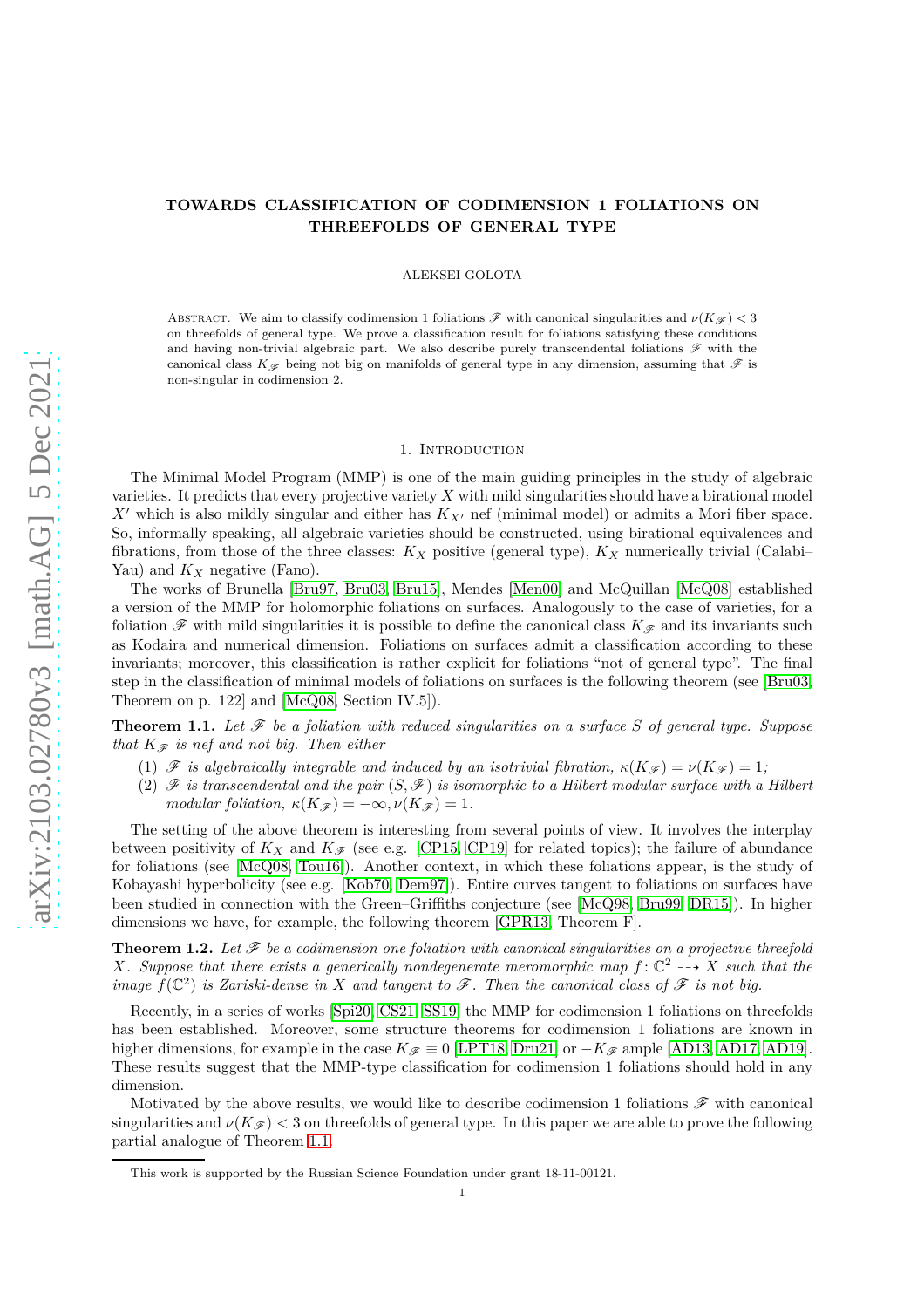**Theorem** (A). Let  $\mathcal F$  be a codimension one foliation with canonical singularities on a threefold X of *general type. Suppose that*  $K_{\mathscr{F}}$  *is not big and the algebraic rank*  $r_a(\mathscr{F})$  *is positive. Then one of the following two cases occurs.*

- (1)  $\mathscr F$  *is algebraically integrable. Then, up to a generically finite morphism, the threefold*  $X$  *splits* as a product  $S \times C$  of a surface S and a curve C, and  $\mathscr F$  is the relative tangent bundle of the *projection*  $S \times C \rightarrow C$ *. We have*  $\kappa(K_{\mathscr{F}}) = \nu(K_{\mathscr{F}}) = 2$ *.*
- (2) The algebraic rank of  $\mathscr F$  is equal to 1. Then, up to a generically finite morphism, the threefold *X splits as a product*  $S \times C$  *of a Hilbert modular surface S and a curve C, and*  $\mathscr F$  *is the pullback via the projection*  $S \times C \rightarrow S$  *of a Hilbert modular foliation* G *on S. We have*  $\kappa(K_{\mathscr{F}}) = -\infty$ *and*  $\nu(K_{\mathscr{F}}) = 2$ *.*

At the moment we do not know how to classify purely transcendental foliations with canonical singularities and not of general type on threefolds of general type. However, if we restrict ourselves to foliations regular in codimension 2, then we are able to prove a result which confirms our expectations. The starting point for us is another remarkable theorem by Brunella (see [\[Bru97,](#page-11-0) pp. 587-588]).

**Theorem 1.3.** Let  $\mathcal F$  be a regular foliation on a minimal surface X of general type. Then the conormal *bundle*  $N^*_{\mathscr{F}}$  *is pseudoeffective (even numerically effective).* 

This theorem essentially follows from Baum–Bott formula, Riemann–Roch theorem and intersection theory. Assuming that  $\mathscr F$  is non-singular in codimension 2, we use the Baum–Bott formula and intersection computations in a similar way to study purely transcendental foliations in higher dimensions. Together with Lefschetz-type theorems, it allows us to "lift" positivity of the conormal bundle from hyperplane sections. Then we use classification results of Touzet [\[Tou13,](#page-12-9) [Tou16\]](#page-12-2) to describe foliations from this class.

**Theorem** (B). Let *X* be a smooth projective manifold of general type,  $\dim(X) = n \geq 2$ . Let  $\mathcal F$  be a *codimension 1 foliation on X. Suppose that*

- (1)  $K_{\mathscr{F}}$  *is not big*;
- (2) F *is purely transcendental;*
- (3) codim<sub>*X*</sub> Sing( $\mathscr{F}$ )  $\geqslant$  3*.*

*Then the foliation*  $\mathscr F$  *is induced by a Hilbert modular foliation via a morphism*  $X \to M_H$ *, generically finite onto its image.*

Our paper is organized as follows. In section [2](#page-1-0) we gather the information on Kodaira and numerical dimensions for Q-divisors, basic notions from foliation theory and foliated birational geometry. In section [3](#page-5-0) we recall some important definitions and results concerning fibrations with fibers of general type. Then we use these results to prove Theorem (A), see Proposition [3.9](#page-7-0) and Theorem [3.10](#page-7-1) below. In section [4](#page-9-0) we prove Theorem (B) (see Theorem [4.1\)](#page-9-1) and pose some questions for future research.

**Acknowledgements.** This paper is a part of a project on hyperbolicity and foliations we have been working on for a long time. We would like to thank our advisor Constantin Shramov for encouraging us to write down these results. We also thank Jorge Vitório Pereira, Erwan Rousseau, Jean-Pierre Demailly, Misha Verbitsky and Vladimir Lazić for very helpful discussions on various topics related to this work.

## 2. Preliminaries

<span id="page-1-0"></span>2.1. **Kodaira and numerical dimensions.** In this subsection we recall the notions of Kodaira and numerical dimension for Q-divisors.

**Definition 2.1.** Let *D* be a Q-divisor on a normal projective variety *X*. The Kodaira dimension (or Kodaira–Iitaka dimension) of *D* is defined as

$$
\kappa(X,D)=\max\{k\mid \limsup_{m\to\infty}\frac{h^0(X,\mathscr{O}_X(\lfloor mD\rfloor)}{m^k}>0\}
$$

if  $h^0(X, \mathscr{O}_X(\lfloor mD \rfloor)) > 0$  for some *m* and  $\kappa(X, D) = -\infty$  otherwise.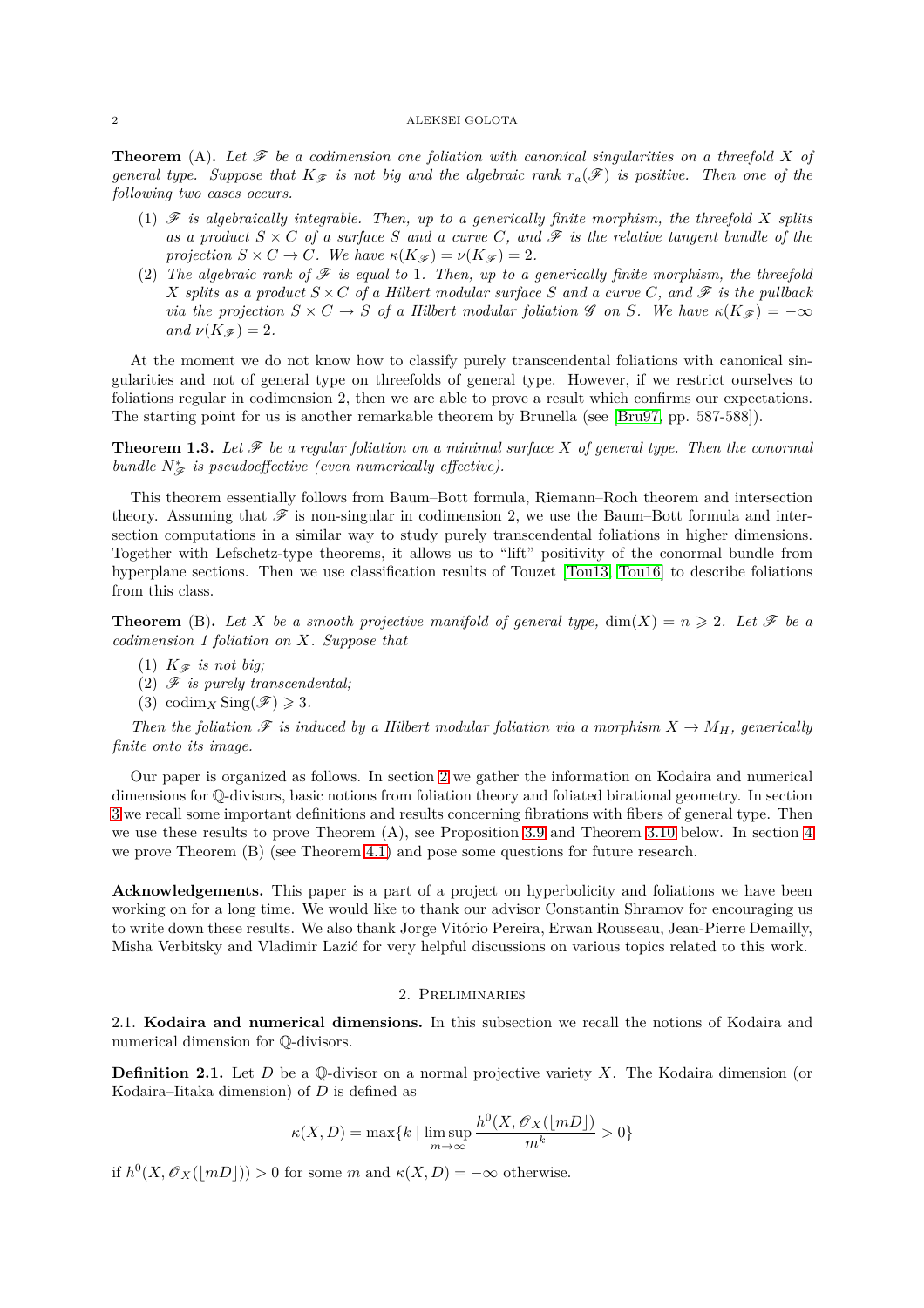*.*

<span id="page-2-0"></span>**Definition 2.2.** Let *X* be a normal projective variety, *D* an Q-divisor on *X* and *A* an ample divisor. We define the quantity

$$
\nu(D,A)=\max\left\{k\in\mathbb{Z}_{\geqslant0}\mid \limsup_{m\to\infty}\frac{h^0(X,\mathscr{O}_X(\lfloor mD\rfloor A))}{m^k}>0\right\}
$$

The numerical dimension of *D* is defined to be

$$
\nu(D) = \max \{ \nu(D, A) \mid A \text{ ample} \}.
$$

If *D* is not pseudoeffective then we set  $\nu(D) = -\infty$ .

The main property of  $\nu(D)$  is that it depends only on the numerical class of a divisor.

<span id="page-2-1"></span>**Proposition 2.3.** *We have the following basic properties of Kodaira and numerical dimensions (see* [\[Nak04,](#page-12-10) Lemma II.3.11, Proposition III.5.7] *and* [\[Nak04,](#page-12-10) Sec. V] *for proofs).*

- (1) We have  $\kappa(X, D) \leq \nu(X, D) \leq n$  for any  $\mathbb{Q}$ -divisor  $D$ ;
- (2) *For a nef*  $\mathbb{Q}$ -divisor *D* we have  $\nu(X, D) = \max\{k \mid D^k \cdot A^{n-k} \neq 0\}$
- (3) *If D* and *E* are pseudoeffective  $\mathbb{Q}$ -divisors then  $\nu(D+E) \ge \max{\nu(D), \nu(E)}$ ;
- (4) If  $f: Y \to X$  is a surjective morphism then  $\kappa(Y, f^*D) = \kappa(X, D)$  and  $\nu(Y, f^*D) = \nu(X, D)$ .
- (5) If  $\varphi: \widetilde{X} \to X$  *is a birational morphism and D is a*  $\mathbb{Q}$ -divisor on *X* then

$$
\kappa(X, D) = \kappa(\tilde{X}, \varphi^* D + E) \quad and \quad \nu(X, D) = \nu(\tilde{X}, \varphi^* D + E)
$$

*for any effective*  $\varphi$ -exceptional  $\mathbb{Q}$ -divisor  $E$ .

We also recall the notion of *movable intersection product* for pseudoeffective classes from [\[BDPP13\]](#page-11-13) (see also [\[Leh13,](#page-12-11) Sec. 4]).

<span id="page-2-2"></span>**Theorem 2.4.** Let *X* be a smooth projective variety of dimension *n*. Denote by  $\mathcal{E}$  the cone of pseudo*effective* (1, 1)*-classes on X. Then for every*  $k \in \{1, \ldots, n\}$  *there exists a map* 

$$
\prod_{i=1}^k \mathcal{E}_i \to H^{k,k}_{\geqslant 0}(X,\mathbb{R}), \quad (L_1, L_2, \ldots, L_k) \to \langle L_1 \cdot L_2 \cdots L_k \rangle
$$

*called the movable intersection product, such that the following properties hold.*

- (1) We have  $vol(L) = \langle L \rangle^n$ ;
- (2) *The movable intersection product is increasing. homogeneous of degree* 1 *and superadditive in each variable:*

$$
\langle L_1 \cdots (M+N) \cdots L_k \rangle \geq \langle L_1 \cdots M \cdots L_k \rangle + \langle L_1 \cdots N \cdots L_k \rangle
$$

(3) *For k* = 1 *the movable intersection product gives a divisorial Zariski decomposition:*

$$
L=P_L+N_L
$$

*where*  $P_L = \langle L \rangle$  *is nef in codimension* 1*.* 

*Remark* 2.5*.* This product was used in [\[BDPP13,](#page-11-13) Definition 3.6] to define another version of numerical dimension for a pseudoeffective class *D*:

$$
\nu_{BDPP}(D) = \max\{k \mid \langle D \rangle^k \neq 0\}.
$$

The equivalence of this definition to Definition [2.2](#page-2-0) was claimed in [\[Leh13\]](#page-12-11), see the subsequent corrections in [\[E16,](#page-11-14) [Les19\]](#page-12-12). Still, by the results in [\[Leh13,](#page-12-11) Sec. 6] we have an inequality

$$
\nu_{BDPP}(D) \leq \nu(D)
$$

for any pseudoeffective Q-divisor *D*.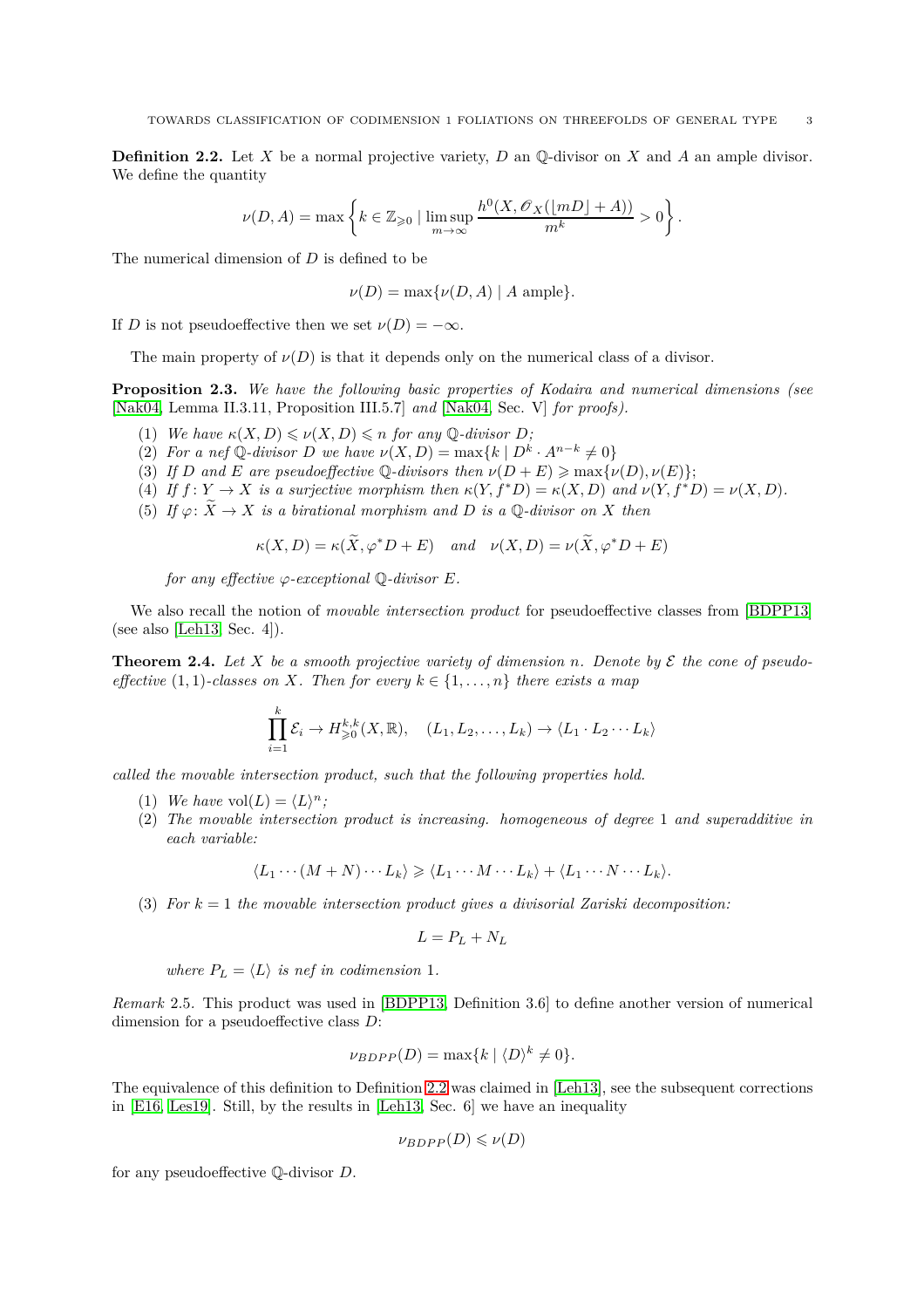2.2. **Foliations.** In this subsection we recollect basic definitions and facts from foliation theory. General references for this subsection are e.g. [\[AD13,](#page-11-10) [Bru15\]](#page-11-2). We denote by *X, Y* normal and Q-factorial projective varieties over  $\mathbb C$  and by  $\mathscr F$  (resp.  $\mathscr G$ ) coherent sheaves of  $\mathscr O_X$ -modules (resp.  $\mathscr O_Y$ -modules). If  $\mathscr E$  is a coherent torsion-free sheaf of rank *r* then by  $\det(\mathscr E)$  we denote the reflexive hull  $(\bigwedge^r \mathscr E)^{**}$ . A subset  $U \subset X$  is called *big* if the codimension of *U* in *X* is at least 2.

**Definition 2.6.** A *foliation* on a variety *X* is a coherent subsheaf  $\mathscr{F} \subset T_X$  which is

- saturated, that is, the quotient  $T_X/\mathscr{F}$  is torsion-free;
- closed under the Lie bracket, i. e. the map  $\bigwedge^2 \mathscr{F} \to T_X/\mathscr{F}$  is zero.

The rank  $r = \text{rk}(\mathcal{F})$  of the foliation is the rank of the sheaf  $\mathcal F$  at a general point of X and the *codimension* of  $\mathscr{F}$  is  $q = \dim(X) - \text{rk}(\mathscr{F})$ .

A foliation on a smooth variety *X* is *regular* if  $\mathscr F$  is a subbundle of  $T_X$  at every point of *X*. In general, let  $X^{\text{reg}}$  be the maximal open subset of *X* such that  $\mathscr{F}|_{X^{\text{reg}}}$  is regular. Then  $X^{\text{reg}}$  is a big subset of *X*; the complement  $X \setminus X^{\text{reg}}$  is denoted by  $\text{Sing}(\mathscr{F})$  and is a closed subscheme of codimension at least 2 (this follows from the fact that  $\mathscr F$  is saturated).

*Remark* 2.7. The *normal sheaf* to  $\mathscr F$  is defined to be  $N_{\mathscr F} = (T_X/\mathscr F)^{**}$ . Taking the *q*-th wedge power of the map  $N^*_{\mathscr{F}} \hookrightarrow \Omega^1_X$  gives rise to a *q*-form  $\omega_{\mathscr{F}} \in H^0(X, \Omega^1_X \otimes \det N_{\mathscr{F}})$  with zero locus of codimension at least two. This twisted *q*-form is locally decomposable and integrable, which means that locally in the Euclidean topology around a general point of *X* we have

$$
\omega_{\mathscr{F}} = \omega_1 \wedge \omega_2 \wedge \cdots \wedge \omega_q
$$

for locally defined 1-forms  $\omega_1, \ldots, \omega_q$  satisfying the integrability condition  $d\omega_i \wedge \omega_{\mathscr{F}} = 0$ . Conversely, any locally decomposable and integrable twisted  $q$ -form  $\omega \in H^0(X, \Omega_X^q \otimes \mathscr{L})$  defines a codimension  $q$ foliation. The subsheaf  $\mathscr{F} \subsetneq T_X$  is obtained as the kernel of the morphism  $c_\omega \colon T_X \to \Omega_X^{q-1} \otimes \mathscr{L}$  given by contraction with *ω*.

<span id="page-3-0"></span>*Remark* 2.8*.* We will need the following fact about behaviour of foliations under morphisms and rational maps:

• Let  $f: Y \dashrightarrow X$  be a dominant rational map of varieties restricting to a morphism  $f^{\circ}: Y^{\circ} \to X^{\circ}$ where  $Y^{\circ} \subset Y$  and  $X^{\circ} \subset X$  are Zariski open subsets. Let  $\mathscr{F}$  be a foliation on X given by a *q*-form  $\omega_{\mathscr{F}} \in H^0(X, \Omega_X^q \otimes \det N_{\mathscr{F}})$ . Then we have an induced *q*-form

$$
\omega_{Y^{\circ}} \in H^{0}(Y^{\circ}, \Omega^{q}_{Y^{\circ}} \otimes (f^{\circ})^{*}(\det N_{\mathscr{F}}|_{X^{\circ}}))
$$

which defines a foliation  $\mathscr G$  on  $Y^{\circ}$ . We define the *pulled-back* foliation  $f^{-1}\mathscr F$  to be the saturation of  $\mathscr G$  in  $T_Y$ .

- Let  $f: Y \to X$  be a dominant morphism and let  $\mathscr G$  be a foliation on *Y*. We have an induced map *df* :  $T_Y \to f^*T_X$ . The foliation  $\mathscr G$  is called *projectable* under *f* if for a general point  $x \in X$ the image  $df_y(\mathscr{G}_y)$  does not depend on the choice of  $y \in f^{-1}(x)$  and  $\dim(df_y(\mathscr{G}_y)) = r = \text{rk}(\mathscr{G})$ . In particular, if  $f: Y \to X$  is a birational contraction then any foliation  $\mathscr{G} \subsetneq T_Y$  is projectable under *f* and induces a foliation  $\mathscr{F} = f_* \mathscr{G}$  of the same rank on *X*.
- Let  $Z \subseteq X$  be a smooth subvariety transverse to a foliation  $\mathscr{F}$  given by a twisted q-form  $\omega_{\mathscr{F}} \in H^0(X, \Omega_X^q \otimes \det N_{\mathscr{F}})$ . Suppose that the restriction of  $\omega_{\mathscr{F}}$  to *Z* is nonzero. Then we obtain a nonzero induced  $q$ -form  $\omega_Z \in H^0(Z, \Omega_Z^q \otimes \det N_{\mathscr{F}}|_Z)$ . Let *B* be the maximal effective divisor on *Z* such that

$$
\omega_Z \in H^0(Z, \Omega_Z^q \otimes \det N_{\mathscr{F}}|_Z(-B)).
$$

This *q*-form defines a codimension *q* foliation  $\mathscr{F}_Z$  on *Z*.

**Definition 2.9.** Let  $\mathcal F$  be a foliation on a smooth variety *X*. Since the integrability condition holds for  $\mathscr{F}$ , the Frobenius theorem implies that for every point  $x \in X^{\text{reg}}$  there exists an open neighbourhood  $U = U_x$  and a submersion  $p: U \to V$  such that  $\mathscr{F}|_U = T_{U/V}$ . A *leaf* of  $\mathscr{F}$  is a maximal connected, locally closed submanifold  $L \subset X^{\text{reg}}$  such that  $\mathscr{F}|_L = T_L$ . A leaf *L* is *algebraic* if it is open in its Zariski closure or, equivalently, if  $dim(L) = dim(\overline{L}^{\text{Zar}})$ . In this case we use the word "leaf" for the Zariski closure of a leaf as well.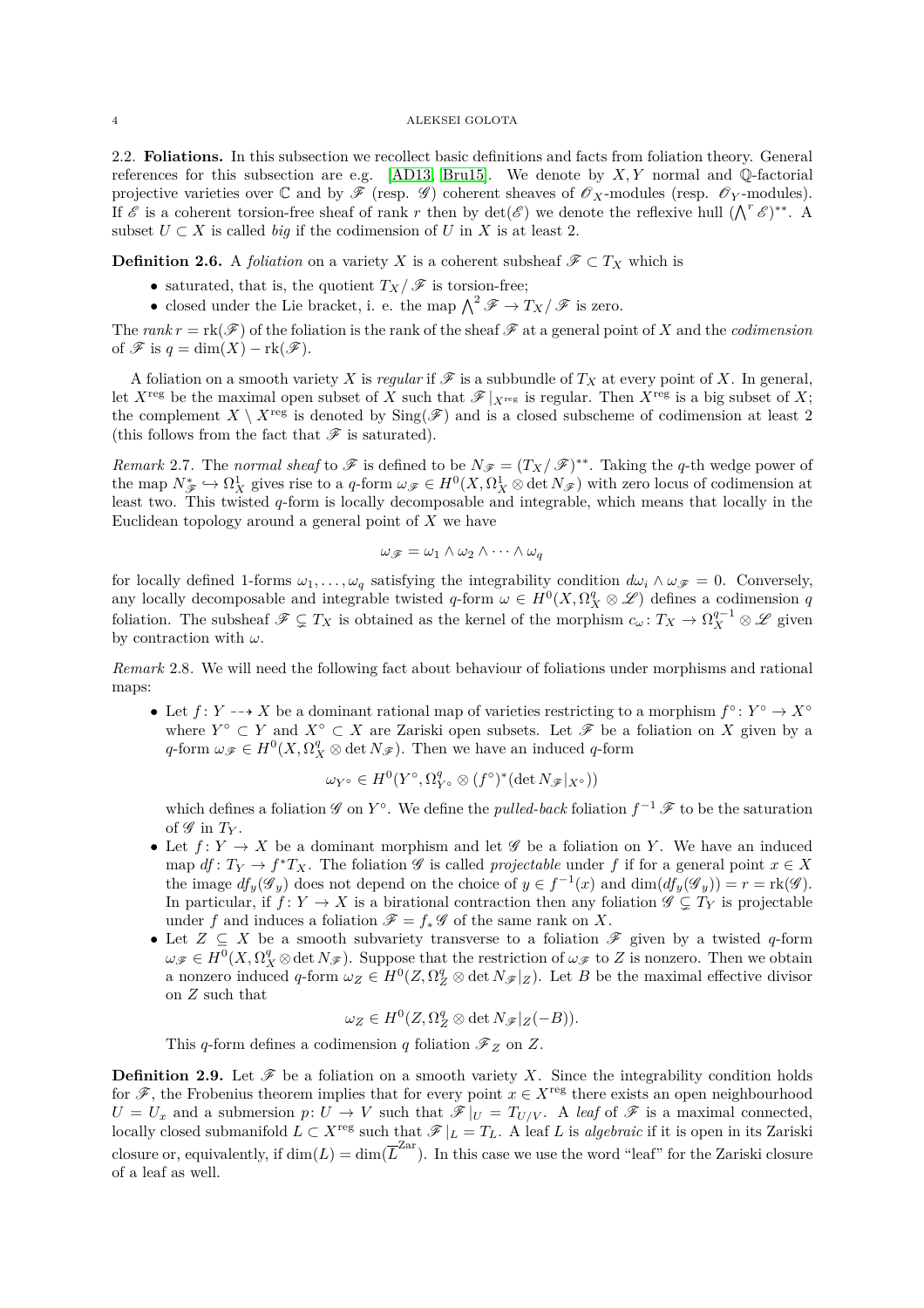**Definition 2.10** (Tangent and transverse subvarieties). Let *W* be an irreducible and reduced subvariety of *X*. We say that *W* is *tangent* to  $\mathscr F$  if tangent space  $T_W$  factors through  $\mathscr F$  at all points  $x \in X^{\text{reg}}$ . A subvariety is *transverse* to  $\mathscr F$  if it is not tangent to  $\mathscr F$ . If  $\mathscr F$  factors through the tangent space of W then *W* is called *invariant* by  $\mathscr F$ . In the special case of a codimension 1 foliation we call a hypersurface tangent to F an *invariant hypersurface*.

**Definition 2.11** (Algebraic integrability). A foliation  $\mathscr{F}$  on *X* is called *algebraically integrable* or simply *algebraic* if the leaf of  $\mathscr F$  through a general point of X is algebraic. An example of an algebraically integrable foliation is given by (the saturation of) the relative tangent sheaf  $\mathscr{F} = (T_{X/Y})^{\text{sat}}$  of a fibration  $f: X \to Y$  where  $\dim(Y) < \dim(X)$ . The leaves of  $\mathscr F$  in this case are just the fibers of f. We say that F is *induced by the fibration f*.

**Proposition 2.12** (Rational first integrals). Let  $\mathscr F$  be an algebraically integrable foliation on X. Then *there is a unique irreducible subvariety W of the cycle space* Chow(*X*) *parameterizing the closure of a general leaf of*  $\mathscr{F}$ *. Let*  $V \subset W \times X$  *be the universal cycle with universal morphisms*  $\pi: V \to W$  *and*  $e: V \to X$ *. Then the morphism e is birational and for*  $w \in W$  *general*  $e(\pi^{-1}(w)) \subset X$  *is the closure of a leaf of*  $\mathscr F$ *. The normalization*  $\widetilde{W}$  *of*  $W$  *is called the space of leaves of*  $\mathscr F$  *and the induced rational map*  $X \rightarrow \widetilde{W}$  *is called rational first integral of*  $\mathscr{F}$ *. In other words, an algebraically integrable foliation is induced by a fibration on a suitable birational model of X.*

<span id="page-4-0"></span>**Proposition 2.13** (Algebraic and purely transcendental parts). Let  $\mathscr F$  be a foliation on X. Then there *exists a normal variety Y with a dominant rational map*  $\varphi$ :  $X \rightarrow Y$  *with connected fibers and a foliation* G *on Y such that*

- *The foliation* G *is purely transcendental, that i, there is no subvariety tangent to* G *through a general point of Y ;*
- We have  $\mathscr{F} = \varphi^{-1} \mathscr{G}$ *.*

*The pair*  $(Y, \mathscr{G})$  *is unique up to a birational equivalence. The foliation induced by*  $\varphi$  *is called the algebraic* part of  $\mathscr F$  and denoted by  $\mathscr F^{\text{alg}}$ . The rank of  $\mathscr F^{\text{alg}}$  is called the algebraic rank of  $\mathscr F$ ; by construction, it *is a birational invariant.*

**Proposition 2.14** (Baum–Bott formula, [\[BP06\]](#page-11-15)). Let  $\mathcal F$  be a codimension 1 foliation on a complex *manifold X* of dimension at least 2. We have the following equality in  $H^4(X, \mathbb{C})$ :

$$
c_1^2(N_{\mathscr{F}}) = \sum_Y BB(\mathscr{F}, Y)[Y],
$$

*where Y* ranges over irreducible components of  $\text{Sing}(\mathscr{F})$  of codimension 2, and  $BB(\mathscr{F}, [Y])$  is a number, *called the Baum–Bott index of*  $\mathscr F$  *at*  $Y$ *.* 

# 2.3. **Canonical class and singularities of foliations.**

**Definition 2.15.** By the *canonical class* of a foliation  $\mathcal{F}$  we denote a linear equivalence class of Weil divisors  $K_{\mathscr{F}}$  such that  $\mathscr{O}_X(K_{\mathscr{F}}) \cong \det(\mathscr{F})^*$ . We have the relation

$$
K_X = K_{\mathscr{F}} + \det(N_{\mathscr{F}}^*).
$$

**Definition 2.16.** Let  $f: Y \to X$  be a birational morphism and let  $\mathscr{F}$  be a foliation on *X*. Then we have an induced foliation  $\widetilde{\mathscr{F}} = f^{-1} \mathscr{F}$  on *Y*. We express the canonical divisor  $K_{\widetilde{\mathscr{F}}}$  as

$$
K_{\widetilde{\mathscr{F}}} = f^*K\mathscr{F} + \sum_i a(E_i, \mathscr{F}, X)E_i
$$

where the sum is over all prime *f*-exceptional divisors on *Y*. The foliation  $\mathscr F$  is said to have *canonical (resp., terminal) singularities* if all discrepancies  $a(E_i, \mathcal{F}, X)$  are nonnegative (resp., positive) for any such birational morphism.

*Remark* 2.17. By property (5) in Proposition [2.3,](#page-2-1) if  $\mathscr F$  is a foliation with canonical singularities and  $\varphi: (\tilde{X}, \mathscr{F}) \to (X, \mathscr{F})$  is a birational morphism, then

$$
\kappa(K_{\mathscr{F}}) = \kappa(K_{\widetilde{\mathscr{F}}})
$$
 and  $\nu(K_{\mathscr{F}}) = \nu(K_{\widetilde{\mathscr{F}}}).$ 

 $\kappa(K_{\mathscr{F}}) = \kappa(K_{\widetilde{\mathscr{F}}})$  and  $\nu(K_{\mathscr{F}}) = \nu(K_{\widetilde{\mathscr{F}}})$ .<br>Thus, the class of foliations with canonical singularities is natural to consider in birational geometry. A famous theorem of Seidenberg [\[Sei68\]](#page-12-13) says that any foliation singularity on a smooth surface can be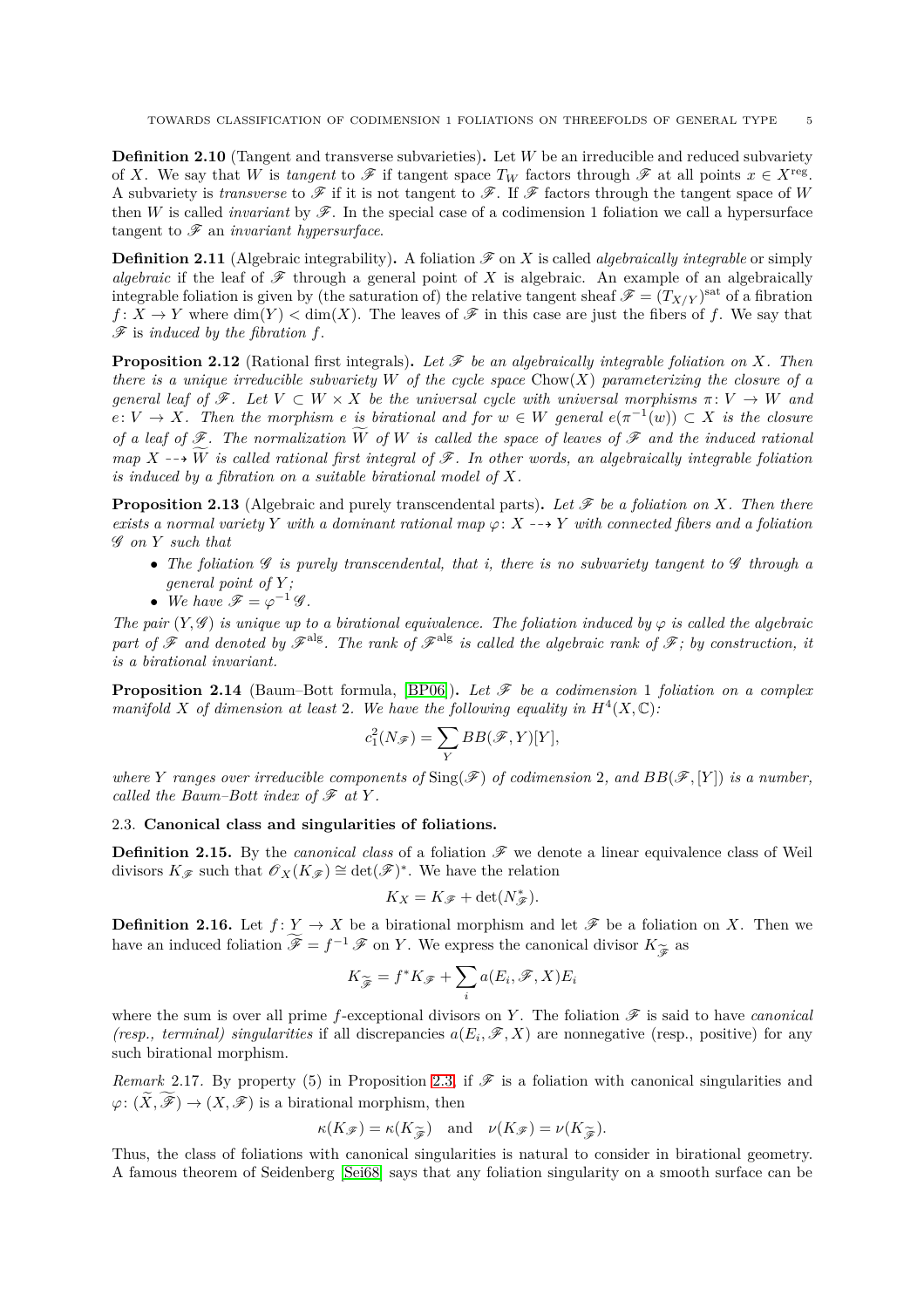transformed to a *reduced* singularity by a finite number of blow-ups. For codimension one foliations in dimension 3 there is a resolution theorem of Cano [\[Can04\]](#page-11-16), in terms of so-called *simple* foliation singularities. Both reduced and simple foliation singularities are canonical.

*Remark* 2.18*.* Unlike canonical ones, terminal foliation singularities form a rather restricted class. A result of McQuillan [\[McQ08,](#page-12-1) Corollary I.2.2] says that terminal foliations on (normal Q-Gorenstein) surfaces are, up to finite cyclic covers, regular foliations on smooth surfaces. Thus terminal singularities of codimension one foliations on smooth projective varieties are regular in codimension 2. For more details on terminal foliation singularities on threefolds see [\[SS19,](#page-12-7) Section 5].

To express the canonical class of an algebraic foliation we recall the notion of ramification (see e.g. [\[AD19,](#page-11-12) Definition 2.5]).

**Definition 2.19.** Let  $f: X \dashrightarrow Y$  be a dominant rational map between normal and Q-factorial projective varieties. Let  $Y^{\circ} \subset Y$  be a maximal open subset such that  $f^{\circ} = f|_{f^{-1}(Y^{\circ})} \colon f^{-1}(Y^{\circ}) \to Y^{\circ}$  is an equidimensional morphism. Define

$$
R(f^{\circ}) = \sum_{D} \left( (f^{\circ})^* D - ((f^{\circ})^* D)_{\text{red}} \right),
$$

where the sum is over all prime divisors  $D$  on  $Y^{\circ}$ . The ramification divisor  $R(f)$  of  $f$  is defined as the Zariski closure of *R*(*f*) in *X*.

<span id="page-5-1"></span>**Proposition 2.20** ([\[AD19,](#page-11-12) 2.5]). Let  $\mathcal{F}$  be a foliation induced by an equidimensional morphism  $\pi \colon X \to Y$ *Y . Then the canonical class of*  $\mathcal F$  *is given by the formula* 

$$
K_{\mathscr{F}} = K_{X/Y} - R(f).
$$

We also state the Hurwitz formula for codimension one foliations (see e.g. [\[Spi20,](#page-12-6) Proposition 3.7]).

<span id="page-5-2"></span>**Proposition 2.21.** *Let*  $f: \overline{X} \to X$  *be a finite surjective morphism of projective varieties. Let*  $\mathcal{F}$  *be a codimension* 1 *foliation on X and denote by*  $\overline{\mathscr{F}}$  *the induced foliation on*  $\overline{X}$ *. Then the canonical classes of*  $\mathscr F$  *and*  $\overline{\mathscr F}$  *are related by the formula* 

$$
K_{\overline{\mathscr{F}}} = f^*K_{\mathscr{F}} + \sum_D \epsilon(D)(r_D - 1)D.
$$

*Here the sum is over prime divisors D* on  $\overline{X}$  with ramification index  $r_D$ , and  $\epsilon(D)$  *is zero if D is* F*-invariant and* 1 *otherwise.*

*In particular, if*  $f: \overline{X} \to X$  *is a ramified cover with*  $\mathscr{F}$ -invariant branch divisor then  $K_{\overline{\mathscr{F}}} = f^*K\mathscr{F}$ .

We will need an adjunction formula for foliations induced on general hyperplane sections of a projective variety [\[AD19,](#page-11-12) Lemma 2.9].

**Proposition 2.22.** Let *X* be a smooth projective variety and let  $\mathcal F$  be a codimension 1 foliation on *X*. *Let A be a very ample divisor on X and take a general element*  $D \in |A|$ *. Then*  $\mathscr F$  *induces a codimension* 1 *foliation*  $\mathcal{F}|_D$  *on D such that* 

 $K_{\mathscr{F}|_{D}} = (K_{\mathscr{F}} + D)|_{D}$  *and*  $N_{\mathscr{F}|_{D}}^{*} = (N_{\mathscr{F}}^{*})|_{D}$ *.* 

### 3. Foliations with positive algebraic rank

<span id="page-5-0"></span>3.1. **Families with general fibers of general type.** We start by recalling a few facts about fibrations on varieties of general type.

**Definition 3.1.** A fibration is a proper and surjective map  $\pi: X \to Y$  between normal projective varieties, such that the fibers of  $\pi$  are connected or, equivalently,  $\pi_* \mathscr{O}_X = \mathscr{O}_Y$ .

The fibrations we consider in this section are algebraic parts of our foliations. In particular, general fibers of such fibrations are either curves or surfaces of general type. These fibrations belong to a wider class considered by Kawamata in his work [\[Kaw85\]](#page-12-14) on the Iitaka conjecture. Namely, he considered fibrations with the geometric generic fiber  $\overline{X_n}$  having a good minimal model. For these fibrations it is possible to define the *birational variation* and to compare this invariant to the Kodaira dimension of the relative canonical bundle.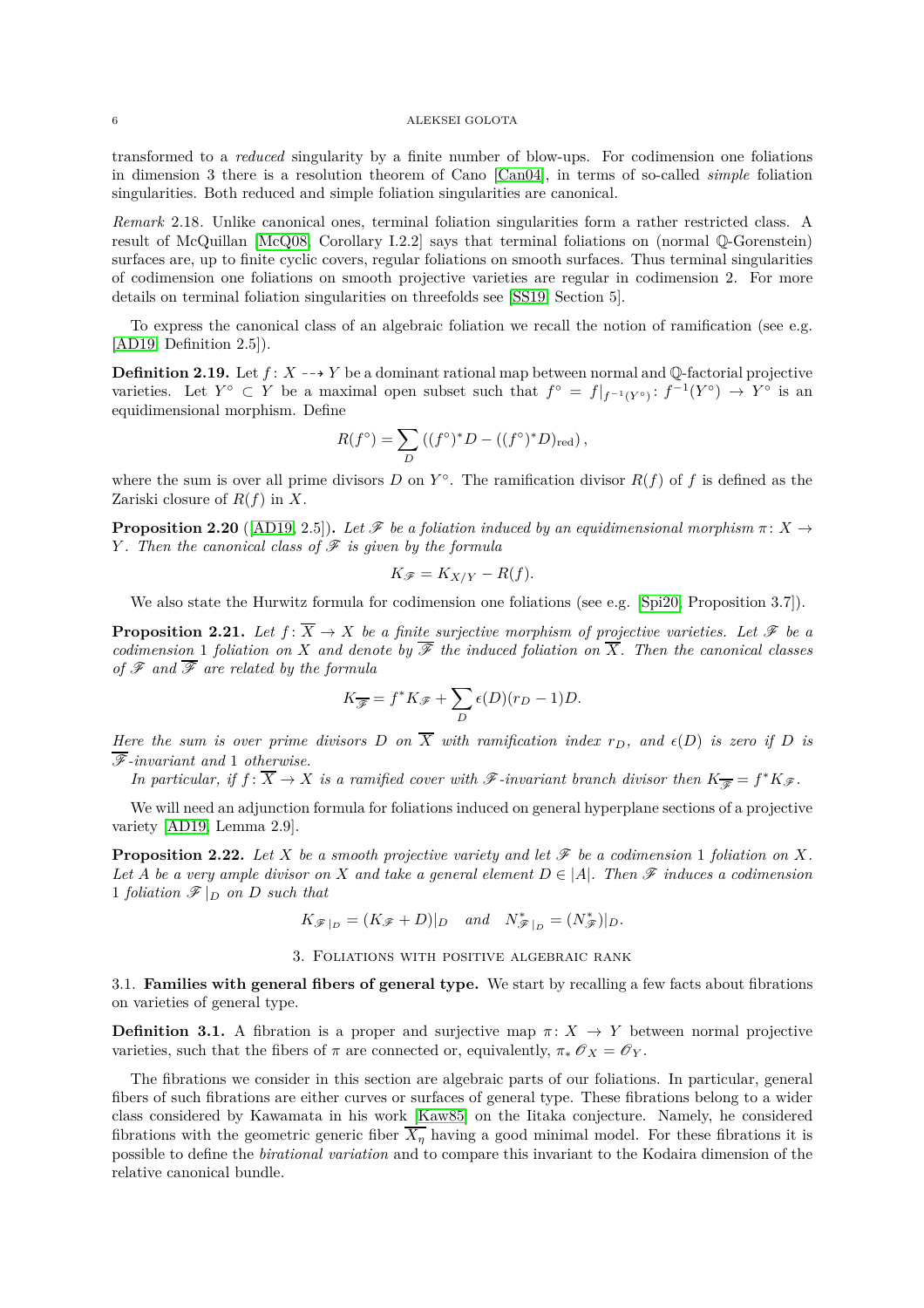**Proposition 3.2.** [\[Kaw85,](#page-12-14) Theorem 7.2] *Let*  $\pi$ :  $X \to Y$  *be a fibration such that the geometric generic fiber*  $\overline{X_n}$  *has a good minimal model. We call a minimal closed field of definition of*  $\pi$  *a minimal element in the set of all algebraically closed subfields*  $K \subset \overline{k(Y)}$  *satisfying the condition* 

$$
\operatorname{Frac}(L \otimes_K \overline{k(Y)}) \cong \operatorname{Frac}(k(X) \otimes_{k(Y)} \overline{k(Y)}) \quad over \overline{k(Y)}
$$

*for some finitely generated extension*  $L \supset K$ *. Then a minimal closed field of definition exists and is unique.*

**Definition 3.3.** Let  $\pi: X \to Y$  be a fibration as above. We define the *birational variation* Var( $\pi$ ) as transcendence degree over C of the minimal closed field of definition of *π*.

<span id="page-6-4"></span>*Remark* 3.4. Suppose that the fibration  $\pi$  is semistable and there is a moduli space for the fibers (for example, the fibers are curves or canonically polarized varieties). Then  $\text{Var}(\pi)$  is equal to the variation in the sense of moduli theory.

<span id="page-6-0"></span>**Theorem 3.5.** [\[Kaw85,](#page-12-14) Theorem 1.1] Let  $\pi: X \to Y$  be a fibration between smooth projective vari*eties. Suppose that the geometric generic fiber*  $X_n$  *of*  $\pi$  *has a good minimal model. Then the following inequalities hold:*

- $\kappa(Y, \det(\pi_* \mathscr{O}_X(mK_{X/Y}))) \geqslant \text{Var}(\pi) \text{ for some } m \in \mathbb{N};$
- (2) *If L is a line bundle on Y such that*  $\kappa(Y, L) \geq 0$ *, then*

 $\kappa(X, \mathscr{O}_X(K_{X/Y}) \otimes \pi^*L) \geq \kappa(X_\eta) + \max{\kappa(Y, L), \text{Var}(\pi)}$ 

<span id="page-6-2"></span>**Corollary 3.6.** [\[Kaw85,](#page-12-14) Corollary 1.2] *In the assumptions of Theorem [3.5,](#page-6-0) let F be a general fiber of π. Then we have the inequality*

$$
\kappa(X, \mathscr{O}_X(K_{X/Y})) \geq \kappa(K_F) + \text{Var}(\pi).
$$

We reproduce here a very useful construction from the proof of [\[CKT16,](#page-11-17) Theorem 7.1]. Informally speaking, this construction allows us to "eliminate the ramification" of the algebraic part of a foliation  $\mathscr F$  by generically finite base change, preserving the Kodaira and numerical dimension of  $\mathscr F^{\text{alg}}$ .

<span id="page-6-1"></span>**Construction 3.7.** Let  $f: X \dashrightarrow Y$  be a rational map with connected fibers between normal projective varieties. Then there exists a diagram



where the maps are as follows:

- $b: \widetilde{X} \to X$  is a resolution of indeterminacies of f and of singularities of X;
- $\beta \colon \widetilde{Y} \to Y$  is an adapted Galois cover of the pair  $(Y, B)$ , where *B* is the orbifold branch divisor of the map *f*;
- $\alpha: \overline{Y} \to \widetilde{Y}$  is a log resolution of the pair  $(\widetilde{Y}, \beta^*B)$ ;
- $a: \overline{X} \to \widetilde{X}$  is a log resolution of the fiber product  $\overline{Y} \times_Y \widetilde{X}$ .

As a result, we obtain a morphism of smooth varieties  $\overline{f}$  :  $\overline{X}$   $\rightarrow$   $\overline{Y}$  and generically finite morphisms  $b \circ a: \overline{X} \to X$  and  $\beta \circ \alpha: \overline{Y} \to Y$ . Moreover, there exist big open subsets  $X^{\circ} \subset X$  and  $Y^{\circ} \subset Y$  with preimages  $\overline{X}^{\circ} = (b \circ a)^{-1}(X^{\circ})$  and  $\overline{Y}^{\circ} = (\beta \circ a)^{-1}(Y^{\circ})$  also being big and such that

$$
K_{\overline{X}^\circ/\overline{Y}^\circ} \sim_{\mathbb{Q}} (b \circ a)^*(K_{X^\circ/Y^\circ} - R(f)).
$$

<span id="page-6-3"></span>*Remark* 3.8. Suppose that we have a fibration  $f: X \to Y$  satisfying the assumptions of Theorem [3.5.](#page-6-0) Then Construction [3.7](#page-6-1) gives us a morphism  $\overline{f}$ :  $\overline{X} \to \overline{Y}$ . Let us consider the Stein decomposition of  $\overline{f}$ :

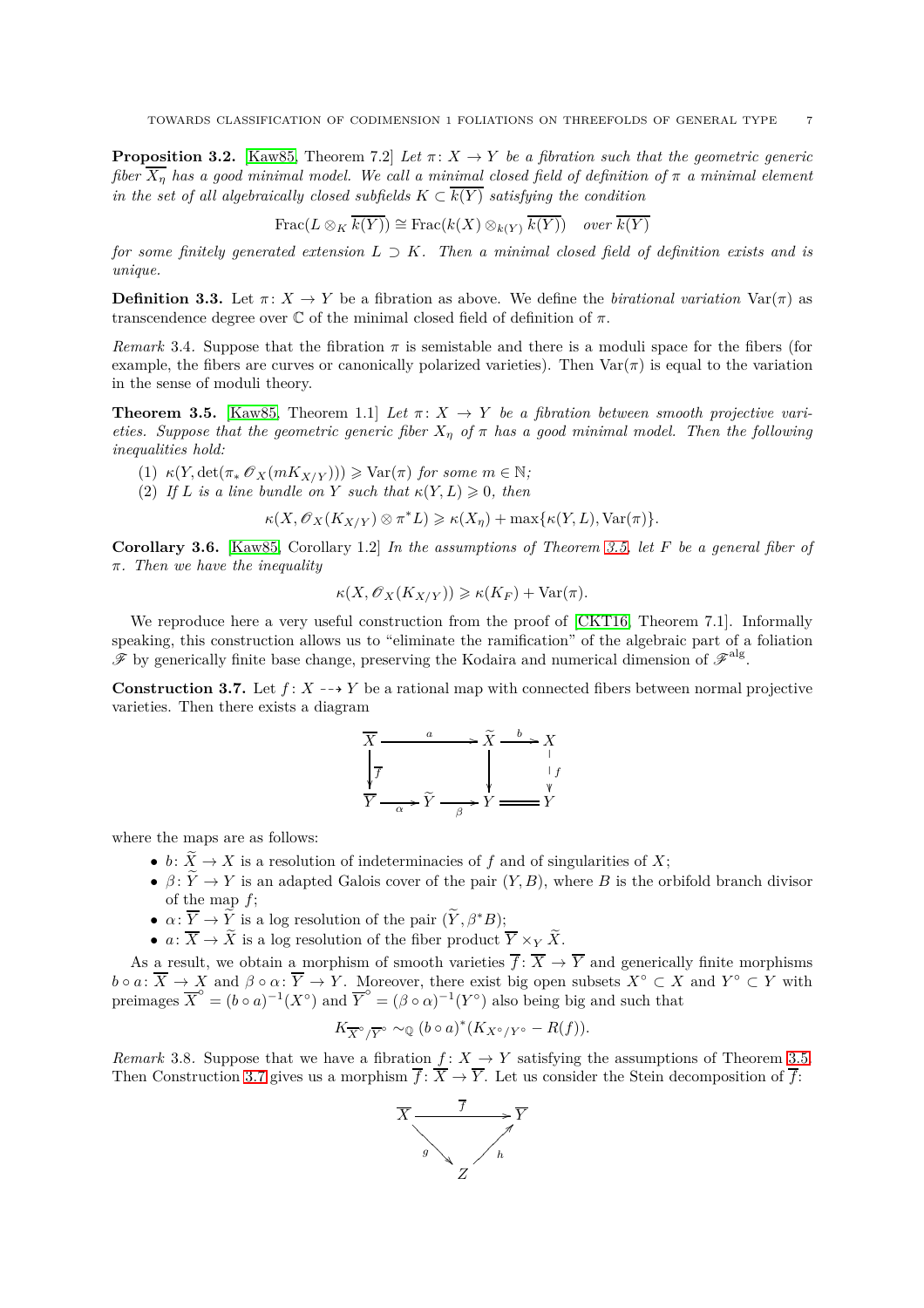Here the morphism  $g: \overline{X} \to Z$  is a fibration and  $h: Z \to \overline{Y}$  is finite. Thus we can set

$$
Var(\overline{\pi}) := Var(g).
$$

By Hurwitz formula we have  $K_Z > h^*K_{\overline{Y}}$ , therefore  $K_{\overline{X}/Z} < K_{\overline{X}/\overline{Y}}$ . Moreover, if F and  $\overline{F}$  are general fibers of  $\pi$  and  $g$ , respectively, then again by Hurwitz formula we have  $K_{\overline{F}} > (b \circ a)^* K_F$ . Therefore,

$$
\kappa(K_{\overline{X}^\circ/\overline{Y}^\circ})=\kappa(K_{\overline{X}/\overline{Y}})\geqslant K_{\overline{F}}+\text{Var}(\overline{\pi}),
$$

so Corollary [3.6](#page-6-2) works in this case as well. Analogously, we can check that the same is true about part (2) in Theorem [3.5.](#page-6-0)

## 3.2. **The classification: positive algebraic rank.**

<span id="page-7-0"></span>**Proposition 3.9.** Let  $\mathcal{F}$  be a codimension 1 foliation with canonical singularities on a threefold X of *general type. Suppose that*  $\mathcal F$  *is algebraically integrable and that the canonical class*  $K_{\mathcal F}$  *is not big. Then, up to a generically finite morphism, the threefold*  $X$  *splits as a product*  $S \times C$  *of a surface*  $S$  *and a curve C*, and  $\mathscr F$  *is the relative tangent bundle of the projection*  $S \times C \to C$ *. In particular, we have*  $\nu(K_{\mathscr F}) = 2$ *.* 

*Proof.* Consider a fibration  $\pi: \widetilde{X} \to C$  which is a resolution of indeterminacies of a rational map  $X \dashrightarrow C$ inducing the foliation  $\mathscr{F}$ . We have the induced foliation  $\widetilde{\mathscr{F}} = T^{\text{sat}}_{\widetilde{X}/\widetilde{X}}$  $\frac{\text{Sat}}{\widetilde{X}/C}$  on *X*. By Proposition [2.20](#page-5-1) the canonical class of  $\widetilde{\mathscr{F}}$  is given by the formula

$$
K_{\widetilde{\mathscr{F}}} = K_{\widetilde{X}/C} - R(\pi).
$$

We apply Construction [3.7](#page-6-1) to  $\pi \colon \widetilde{X} \to C$  and obtain a morphism  $\overline{\pi} \colon \overline{X} \to \overline{C}$  and a foliation  $\overline{\mathscr{F}} = T_{\overline{X}/\overline{C}}$ . Then by Remark [3.8](#page-6-3) we can apply Corollary [3.6](#page-6-2) to the map  $\bar{\pi}$  and obtain

$$
2 \geqslant \nu(K_{\widetilde{X}/C} - R(\pi)) = \nu(K_{\overline{X}^{\circ}/\overline{C}^{\circ}}) \geqslant \kappa(K_F) + \text{Var}(\overline{\pi}).
$$

By adjunction, a general fiber *F* of  $\pi$  is a surface of general type, that is,  $\kappa(K_F) = 2$ . Therefore we have  $Var(\overline{\pi}) = Var(\pi) = 0$  and by definition of birational variation, some finite cover of X birationally splits as a product  $S \times C$ . We have  $\nu(K_{X/C}) = 2$  for the foliation  $T_{X/C}$  on  $X = S \times C$ . Since  $\mathcal{F}$  has canonical singularities, by Proposition 2.21 we have  $\nu(K \mathcal{F}) = 2$  as well. The proposition is proved. singularities, by Proposition [2.21](#page-5-2) we have  $\nu(K_{\mathscr{F}}) = 2$  as well. The proposition is proved.

Next, we treat the case of foliations with algebraic rank 1. The idea is the same as in the proof of Proposition [3.9.](#page-7-0) We express the canonical class of  $\mathscr F$  in terms of the canonical classes of its algebraic and transcendental parts. Then we use our assumption  $\nu(K_{\mathscr{F}})$  < 3 together with Construction [3.7](#page-6-1) and Theorem [3.5](#page-6-0) in order to obtain restrictions on the birational variation of the algebraic reduction  $\pi$  of  $\mathscr{F}$ . The rest of the proof is case-by-case analysis according to possible values of  $\text{Var}(\pi)$  and  $\nu(K\mathscr{G})$ .

<span id="page-7-1"></span>**Theorem 3.10.** Let  $\mathcal F$  be a codimension 1 foliation with canonical singularities on a threefold X of *general type. Suppose that the algebraic rank of*  $\mathscr F$  *is equal to 1 and that the canonical class of*  $\mathscr F$  *is not big. Then, up to a generically finite morphism, the threefold*  $X$  *is isomorphic to*  $S \times C$ *, where*  $S$  *is a Hilbert modular surface,*  $C$  *is a curve of genus at least 2, and the foliation*  $\mathscr F$  *is the pullback of a Hilbert modular foliation on S by the projection*  $S \times C \rightarrow S$ *. The numerical dimension of*  $K_{\mathscr{F}}$  *is equal to 2.* 

*Proof.* We consider the algebraic reduction of  $\mathscr{F}$ , see Proposition [2.13.](#page-4-0) After resolving the indeterminacies and singularities, we obtain a fibration  $\pi: X \to S$  from a smooth projective threefold (which we also denote by X) of general type to a smooth surface *S*. Moreover, the foliation  $\mathscr F$  is the pullback of a transcendental foliation  $\mathscr G$  on *S*. The canonical class of  $\mathscr F$  can then be expressed by the formula

$$
K_{\mathscr{F}} = \pi^* K_{\mathscr{G}} + K_{X/S} - R(\pi).
$$

Since  $\mathscr G$  is transcendental, the canonical class  $K_{\mathscr G}$  is pseudoeffective. By [\[CP19,](#page-11-4) Theorem 1.3], the canonical class  $K_{X/S} - R(\pi)$  of the algebraic part of  $\mathscr F$  is pseudoeffective as well. We have the inequalities  $\nu(K_{X/S} - R(\pi)) \leqslant \nu(K_{\mathscr{F}}) \leqslant 2$  by our assumption on  $\mathscr{F}$ . On the other hand, we apply Construction [3.7](#page-6-1) to obtain a diagram as before:

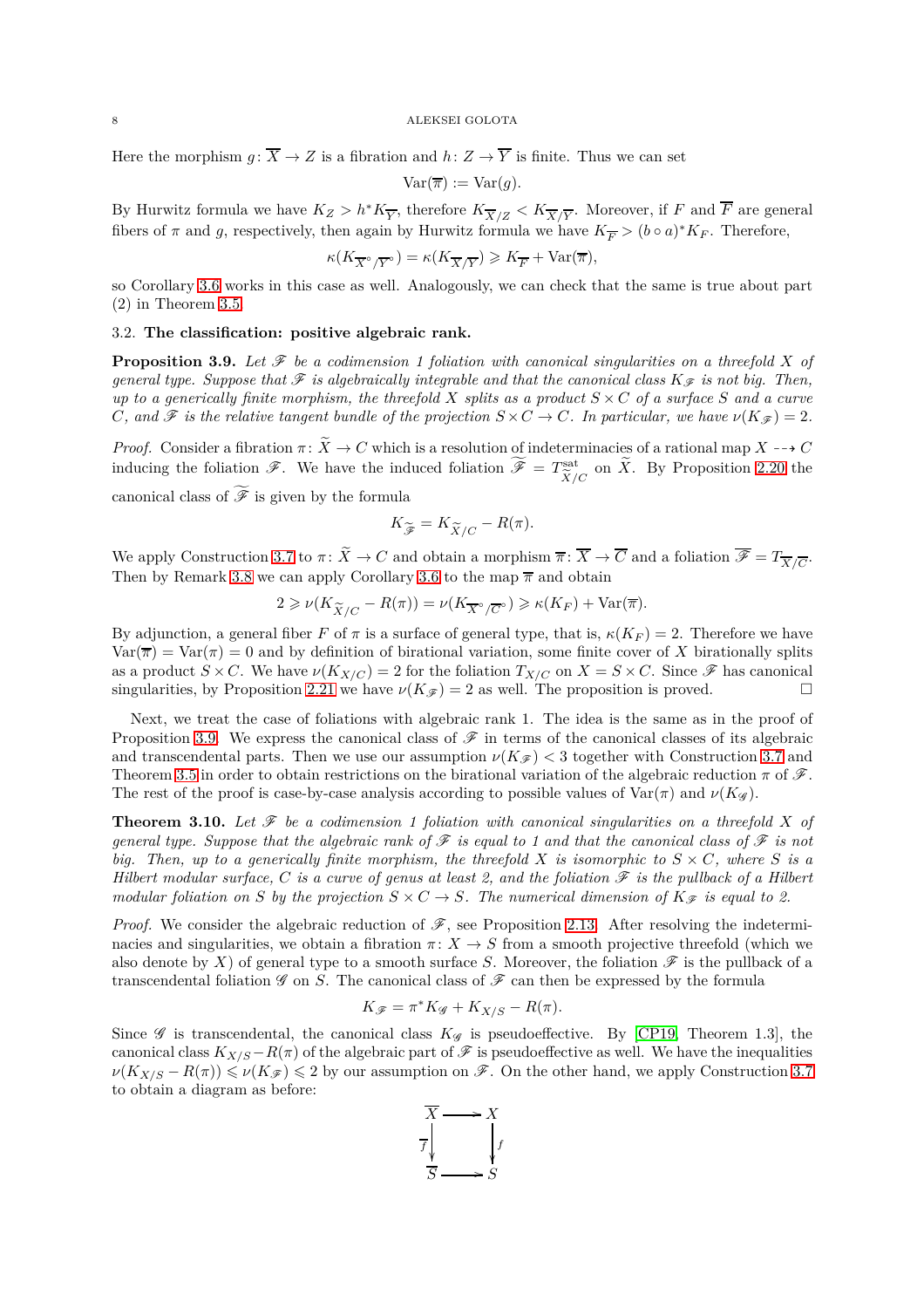We can use this diagram to estimate the numerical dimension of  $K_{X/S} - R(\pi)$  from below. Indeed, by Corollary [3.6](#page-6-2) and Remark [3.8](#page-6-3) we obtain

$$
\nu(K_{X/S} - R(\pi)) = \nu(K_{\overline{X}^{\circ}/\overline{S}^{\circ}}) \geq \kappa(K_{\overline{X}/\overline{S}}) \geq \kappa(K_F) + \text{Var}(\overline{\pi}) = 1 + \text{Var}(\pi),
$$

since a general fiber *F* of  $\pi$  is a curve of general type. Thus we are left with two possibilities: either  $Var(\pi) = 0$  or  $Var(\pi) = 1$ .

If  $\text{Var}(\pi) = 0$  then after passing to a finite cover, the threefold *X* becomes birational to a product  $S \times C$ of a surface and a curve. In particular, both the surface *S* and the curve *C* are of general type. Moreover, if  $p_S: S \times C \to S$  and  $p_C: S \times C \to C$  are projections and  $\mathscr{F} = p_S^{-1} \mathscr{G}$  then  $K_{\mathscr{F}} = p_S^* K_{\mathscr{G}} + p_C^* K_C$ . From this formula we see that if  $K_{\mathscr{F}}$  is not big on  $X = S \times C$  then  $K_{\mathscr{G}}$  is not big on *S*. Since the foliation  $\mathscr{G}$ is moreover transcendental and the singularities of  $\mathscr G$  are canonical, by Theorem [1.1](#page-0-0) we conclude that  $\mathscr G$ is birational to a Hilbert modular foliation on a Hilbert modular surface. The case  $\text{Var}(\pi) = 0$  is thus settled.

Suppose now that  $Var(\pi) = 1$ ; then since a general fiber *F* of  $\pi$  is a curve of general type, we nesessarily have that

$$
\nu(K_{X/S} - R(\pi)) = 2.
$$

Again, we apply Construction [3.7](#page-6-1) to obtain a morphism  $\overline{\pi}$ :  $\overline{X} \to \overline{S}$  and induced foliations  $\overline{\mathscr{F}}$  and  $\overline{\mathscr{G}}$ . By Remark [3.8](#page-6-3) we can apply part (2) of Theorem [3.5](#page-6-0) to  $\overline{\pi}$ , taking  $L = \mathcal{O}_{\overline{S}}(K_{\overline{g}})$ , and obtain

$$
2 \geqslant \kappa(K_{\overline{\mathscr{F}}}) = \kappa(\pi^* K_{\overline{\mathscr{G}}} + K_{\overline{X}/\overline{S}}) \geqslant 1 + \max\{\text{Var}(\pi), \kappa(K_{\overline{\mathscr{G}}})\},
$$

provided that  $\kappa(K_{\mathscr{G}}) \geq 0$ . Therefore, the foliation  $\overline{\mathscr{G}}$  (and therefore  $\mathscr{G}$ ) is not of general type. To complete the proof, we need to exclude the remaining cases  $\nu(K_g) = 0$  and  $\nu(K_g) = 1$ .

If  $\nu(K_g) = 0$  then by the classification theorem of McQuillan [\[McQ08,](#page-12-1) Theorem 2 IV.3.6] (see also [\[Bru15,](#page-11-2) Theorem 8.2]), we can replace  $\overline{S}$  by a further finite cover followed by a sequence of birational contractions such that the foliation  $\overline{\mathscr{G}}$  is given by a holomorphic vector field with isolated zeroes. Let  $D \subset \overline{S}$  be a minimal reduced divisor such that the restriction of  $\overline{\pi}$  is a smooth family over  $\overline{S} \setminus D$ . Take a minimal log resolution  $\varphi: (\widetilde{S}, \widetilde{D}) \to (\overline{S}, D)$ . Then the induced foliation  $\widetilde{\mathscr{F}}$  is logarithmic for the pair  $(\widetilde{S}, \widetilde{D})$ , since the support of  $\widetilde{D} =$  is snc and every component of  $\widetilde{D}$  is  $\widetilde{F}$ -invariant. Moreover, the foliation  $\widetilde{F}$  is given by a section

$$
s \in H^0(\widetilde{S}, K_{\widetilde{\mathscr{G}}}^{-1}) \subset H^0(\widetilde{S}, T_{\widetilde{S}}(-\log \widetilde{D})).
$$

On the other hand, the restriction of  $\tilde{\pi}$  is a smooth family of genus  $\geq 2$  curves over the complement  $S \setminus D$ . Our assumption Var(*π*) = 1 together with Remark [3.4](#page-6-4) and Torelli theorem for curves gives us a non-trivial variation of polarized Hodge structures supported on  $\widetilde{S} \setminus \widetilde{D}$ . By a result of Brunebarbe [\[Brun18,](#page-11-18) Theorem 1.2], there exists a section

$$
\sigma \in H^0(\widetilde{S}, \operatorname{Sym}^m \Omega_{\widetilde{S}}^1(\log \widetilde{D})).
$$

Therefore, the line bundle  $\mathscr{O}_{\mathbb{P}(\Omega^1_{\widetilde{S}}(\log \widetilde{D}))}(1)$  is Q-effective. However, since there is a section

$$
s \in H^{0}(\widetilde{S}, T_{\widetilde{S}}(-\log \widetilde{D})) = H^{0}(\mathbb{P}(\Omega_{\widetilde{S}}^{1}(\log \widetilde{D})), \mathscr{O}_{\mathbb{P}(\Omega_{\widetilde{S}}^{1}(\log \widetilde{D}))}(-1)),
$$

the logarithmic tangent bundle  $T_{\widetilde{S}}(-\log D)$  has to be trivial. Then by adjunction we have

$$
K_{\widetilde{X}} + \widetilde{D_X} = \widetilde{\pi}^*(K_{\widetilde{S}} + \widetilde{D}) + K_{\widetilde{X}/\widetilde{S}}.
$$

The left hand side of this linear equivalence is a big divisor class, while on the right hand side we have the sum of a trivial divisor class  $\tilde{\pi}^*(K_{\tilde{S}} + D)$  and the class  $K_{\tilde{X}/\tilde{S}}$ . By the above discussion we have  $W(K_{\tilde{S}}) = W(K_{\tilde{S}} - D_{\tilde{S}}) = 2$  so the above and the right hand cide is not big. We obtain a con  $\nu(K_{\widetilde{X}/\widetilde{S}}) = \nu(K_{X/S} - R(\pi)) = 2$ , so the class on the right hand side is not big. We obtain a contradiction, which shows that the case  $\nu(K_g) = 0$  does not occur.

Finally, we need to exclude the case  $\nu(K_g) = 1$  and  $\text{Var}(\pi) = 1$ . In this case we have

$$
\nu(K_{X/S} - R(\pi)) = 2.
$$

Let us consider the divisorial Zariski decomposition  $K_{X/S} - R(\pi) = P + N$ . Then *P* is nef in codimension 1 and  $\nu(P) = 2$ . By the MMP for foliations on surfaces, we can assume  $K_g$  to be nef. Then by the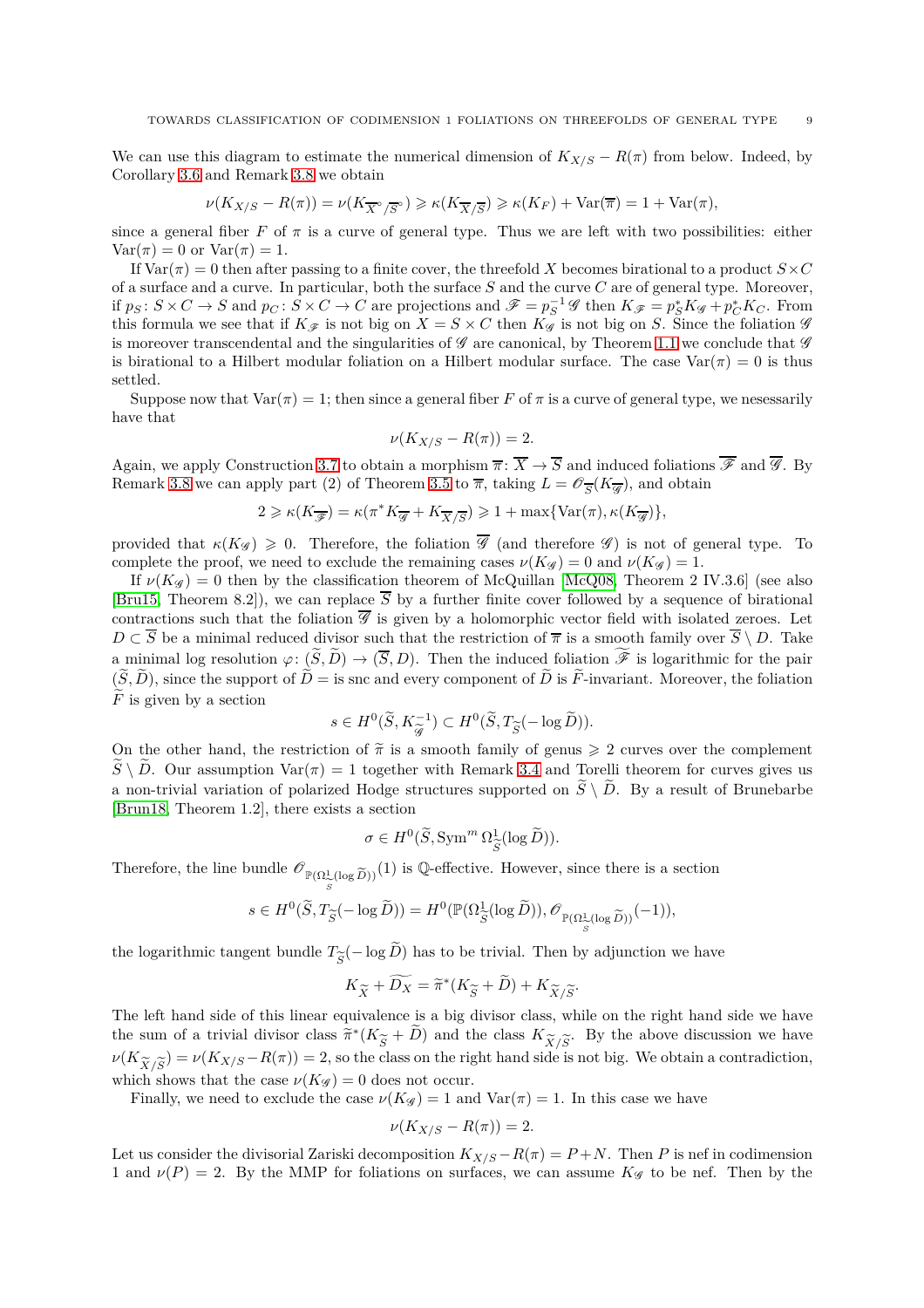formula for  $K_{\mathscr{F}}$  and by properties of the restricted positive product from Theorem [2.4](#page-2-2) we obtain

(1) 
$$
0 = \text{vol}(K_{\mathscr{F}}) = \langle K_{\mathscr{F}} \rangle^{3} \geq \langle \pi^* K_{\mathscr{G}} \rangle^{3} + 3 \langle \pi^* K_{\mathscr{G}} \cdot P^{2} \rangle + 3 \langle \pi^* K_{\mathscr{G}}^{2} \cdot P \rangle + \langle P \rangle^{3} =
$$

(2) 
$$
= 0 + 0 + 0 + 3\pi^* K_{\mathscr{G}} \cdot \langle P \rangle^2
$$

On the other hand, since  $\nu(P) = 2$ , it follows from duality that every movable class orthogonal to  $\langle P \rangle^2$ is proportional to P. The class  $\pi^* K_{\mathscr{G}}$  is nef of numerical dimension 1 and is obviously not proportional to *P*. Therefore,  $\pi^* K_{\mathscr{G}} \cdot \langle P \rangle^2 > 0$ , which contradicts  $\nu(\pi^* K_{\mathscr{G}} + P) \leqslant \nu(K_{\mathscr{F}}) = 2$ . Therefore this case is impossible and the theorem is proved.  $\hfill \square$ 

### 4. The case of purely transcendental foliations

<span id="page-9-0"></span>In this section we consider purely transcendental foliations on smooth projective varieties of general type. Assuming that the foliation is non-singular in codimension 2, we can obtain the following description for these foliations.

<span id="page-9-1"></span>**Theorem 4.1.** Let X be a smooth projective manifold of general type,  $\dim(X) = n \geq 2$ . Let  $\mathcal{F}$  be a *codimension 1 foliation on X. Suppose that*

- (1)  $K_{\mathscr{F}}$  *is not big*;
- (2) F *is purely transcendental;*
- (3) codim<sub>*X*</sub> Sing( $\mathscr{F}$ )  $\geq 3$ .

*Then the foliation*  $\mathscr F$  *is induced by a Hilbert modular foliation via a morphism*  $X \to M_H$ *, generically finite onto its image.*

*Proof.* If *X* is a surface then by assumption  $\mathscr F$  is regular, therefore canonical (see [\[AD13\]](#page-11-10)). The statement then follows from Theorem [1.1](#page-0-0) with the morphism  $X \to M_H$  being the minimal model of  $\mathscr{F}$ .

Suppose now that  $\dim(X) = n \geq 3$ .

*Step 1: Find a suitable complete intersection surface.* By our assumptions,  $K_X$  is big and  $K_{\mathscr{F}}$  is not big. From Proposition [2.3](#page-2-1) and from the formula

$$
K_{\mathscr{F}}=K_X+N_{\mathscr{F}}
$$

we obtain that the normal bundle  $N_{\mathscr{F}}$  is not pseudoeffective. Since *X* is smooth, by [\[BDPP13,](#page-11-13) Theorem 1.5] this is equivalent to the following condition: there exists a birational model  $\varphi \colon \widetilde{X} \to X$  and a complete intersection class  $\alpha = H_1 \cap \cdots \cap H_{n-1}$  on  $\widetilde{X}$  such that

(3) 
$$
N_{\mathscr{F}} \cdot \varphi_* (H_1 \cap \cdots \cap H_{n-1}) = \varphi^* N_{\mathscr{F}} \cdot H_1 \cdots H_{n-1} < 0.
$$

By Bertini's theorem we can take the above ample divisors  $H_2, \ldots, H_{n-1}$  and large multiples  $m_i$  for  $i \in \{2, \ldots, n-1\}$  such that a general element

<span id="page-9-2"></span>
$$
D \in |m_2H_2 \cap \cdots \cap m_{n-1}H_{n-1}|
$$

is a smooth surface. Moreover, since  $\mathscr F$  is purely transcendental, a very general  $D$  as above satisfies the following condition: every compact curve  $C \subset D$ , invariant under  $\mathscr{F}|_{D}$ , is an intersection  $C = D \cap E$  for an  $\mathscr{F}$ -invariant hypersurface  $E \subset X$ . Note that this condition implies that the number of  $\mathscr{F}|_{D}$ -invariant curves is finite. Indeed, if the number of  $\mathscr{F}|_{D}$ -invariant curves is infinite, then the number of  $\mathscr{F}$ -invariant surfaces  $E \subset X$  is infinite as well. Therefore by Jouanolou's theorem [\[Jou78\]](#page-12-15) the foliation  $\mathscr F$  has to be algebraically integrable, which is not the case.

*Step 2: Prove pseudoeffectivity of*  $\varphi^* N_{\mathscr{F}}^*$  *on D.* Recall from Remark [2.8](#page-3-0) that we have the relation

$$
N_{\widetilde{\mathscr{F}}}^* = \varphi^* N_{\mathscr{F}}^* + E
$$

where *E* is an effective  $\varphi$ -exceptional divisor. Therefore, if  $(\varphi^* N_{\mathscr{F}}^*)|_D$  is pseudoeffective then the same is true for  $N^*_{\widetilde{\mathscr{F}}}|_D$ . Let us consider the following Q-divisors on  $\widetilde{X}$ :

$$
L_{\varepsilon} := \varphi^* N_{\mathscr{F}}^* + \varepsilon H_1, \quad \varepsilon \in \mathbb{Q}_{>0} \, .
$$

By the Riemann–Roch theorem we obtain

$$
h^{0}(D, mL_{\varepsilon}|_{D}) + h^{2}(D, mL_{\varepsilon}|_{D}) \geqslant C_{\varepsilon} \cdot (L_{\varepsilon}|_{D})^{2} m^{2}
$$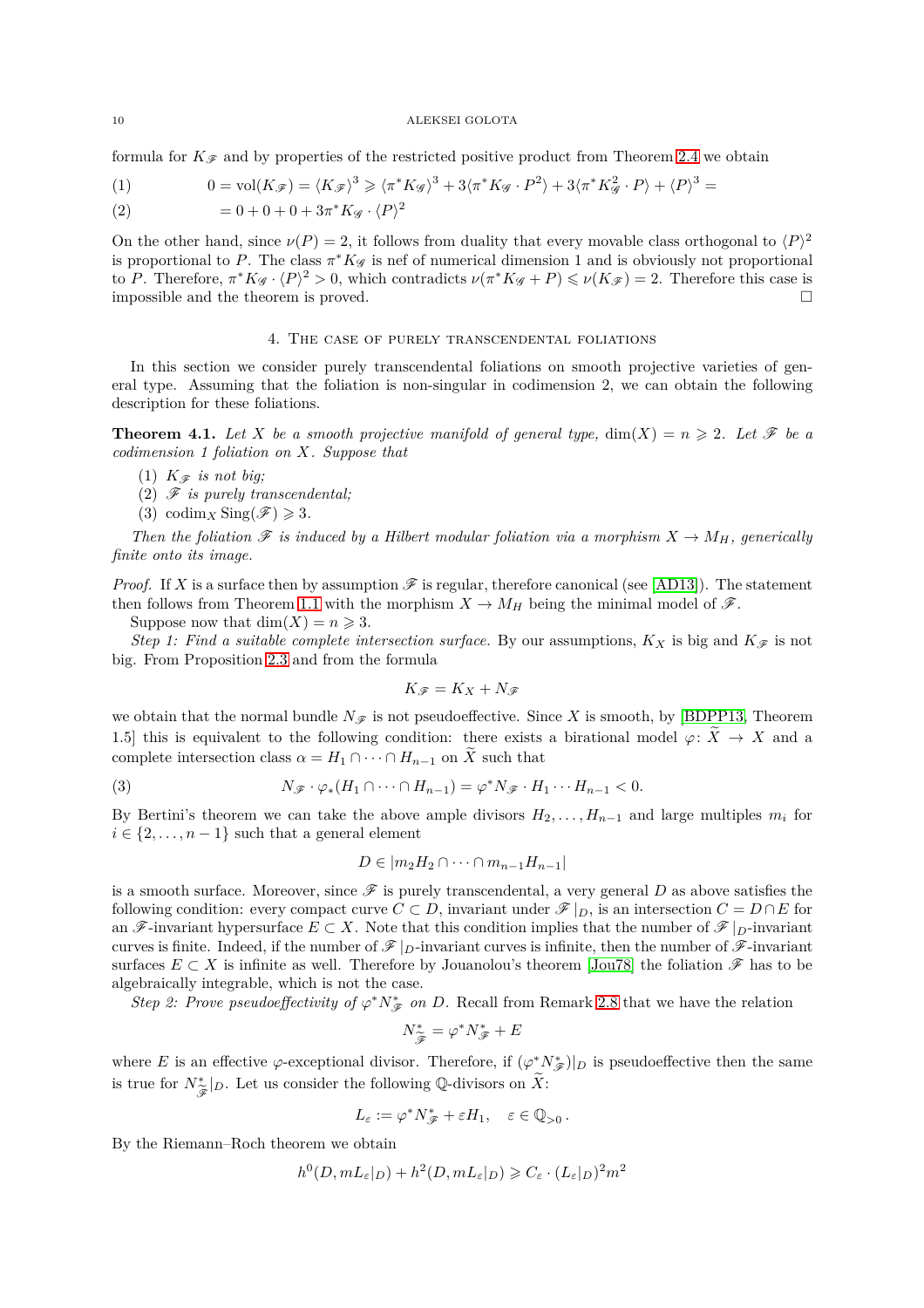for a positive constant  $C_{\varepsilon}$  and  $m$  large and sufficiently divisible. The intersection number is equal to

$$
(4) \quad (L_{\varepsilon}|_D)^2 = (\varphi^* N_{\mathscr{F}}^*|_D + \varepsilon H_1|_D)^2 = ((\varphi^* N_{\mathscr{F}}^*)^2 + 2\varepsilon\varphi^* N_{\mathscr{F}}^* \cdot H_1 + \varepsilon^2 H_1^2) \cdot D =
$$
  
=  $(\varphi^* N_{\mathscr{F}}^*)^2 \cdot m_2 H_2 \cdots m_{n-1} H_{n-1} + 2\varepsilon\varphi^* N_{\mathscr{F}}^* \cdot H_1 \cdot m_2 H_2 \cdots m_{n-1} H_{n-1} + \varepsilon^2 H_1 \cdot m_2 H_2 \cdots m_{n-1} H_{n-1}.$ 

The second summand in the above equality is positive by the condition [\(3\)](#page-9-2). The third one is also positive, since  $H_i$  are ample divisors. As for the first summand, by the projection formula we have

$$
(\varphi^* N_{\mathscr{F}}^*)^2 \cdot H_2 \cdots H_{n-1} = N_{\mathscr{F}}^* \cdot \varphi_*(\varphi^* N_{\mathscr{F}}^* \cdot H_2 \cdots H_{n-1}) = N_{\mathscr{F}}^2 \cdot \varphi_*(H_2 \cap \cdots \cap H_{n-1}).
$$

By our assumption codim<sub>X</sub> Sing( $\mathcal{F}$ )  $\geq$  3 and by the Baum–Bott formula we have

(5) 
$$
N_{\mathscr{F}}^2 \cdot \varphi_*(H_2 \cap \dots \cap H_{n-1}) = 0 \quad \text{since} \quad N_{\mathscr{F}}^2 \equiv 0.
$$

Thus  $(L_{\varepsilon}|_D)^2 > 0$  for all  $\varepsilon \in \mathbb{Q}_{>0}$ . Moreover, by Serre duality and by the condition [\(3\)](#page-9-2) we have

<span id="page-10-0"></span>
$$
h^{2}(D, mL_{\varepsilon}|_{D}) = h^{0}(D, K_{D} + m\varphi^{*} N\mathscr{F} - m\varepsilon H_{1}) = 0
$$

for *m* large enough. Therefore for every  $\varepsilon \in \mathbb{Q}_{>0}$  we obtain

$$
h^0(D, mL_{\varepsilon}|_D) > C \cdot (L_{\varepsilon}|_D)^2 m^2 > 0
$$

for *m* large and sufficiently divisible (depending on  $\varepsilon$ ). So the class of  $L_0|_D = \varphi^* N_{\mathscr{F}}^*|_D$  is a limit of classes of Q-effective divisors, hence it is pseudoeffective. Then the conormal line bundle

$$
N_{\widetilde{\mathscr{F}}|_{D}}^* = N_{\widetilde{\mathscr{F}}}^*|_{D} = (\varphi^* N_{\mathscr{F}}^* + E)|_{D}
$$

is pseudoeffective as well.

*Step 3: Case-by-case analysis.* By the classification result of Touzet [\[Tou13,](#page-12-9) Proposition 2.14], we have three possibilities for the numerical and Kodaira dimensions of  $N^*_{\tilde{\mathscr{F}}}|_D$ :

(1)  $\nu(N^*_{\widetilde{\mathscr{F}}}|_D) = 0;$ <br>
(2)  $\nu(N^*_{\widetilde{\mathscr{F}}}|_D) = 1$ 

(2) 
$$
\nu(N^*_{\widetilde{\mathscr{F}}}|_D) = 1, \kappa(N^*_{\widetilde{\mathscr{F}}}|_D) = 1;
$$

(3)  $v(N_{\mathscr{F}}^*|D) = 1, \kappa(N_{\mathscr{F}}^*|D) = -\infty.$ <br>  $V_{\mathscr{F}}$  consider these three esses sensors

We consider these three cases separately.

*Case*  $\nu(N^*_{\tilde{\sigma}}|_D) = 0$ . Since  $\varphi^* N^*_{\tilde{\mathscr{F}}}|_D$  is pseudoeffective and  $N^*_{\tilde{\sigma}}|_D = (\varphi^* N^*_{\tilde{\mathscr{F}}} + E)|_D$ , it follows that  $\nu(\varphi^* N^*_{\mathscr{F}}|D) = 0$ . We consider the Zariski decomposition  $(\varphi^* N^*_{\mathscr{F}}|D) = L + \sum_i a_i C_i$ , where *L* is numerically trivial and  $C_i$  are exceptional curves on  $D$ . We obtain

(6) 
$$
(\varphi^* N_{\mathscr{F}}^* |_{D})^2 = (\varphi^* N_{\mathscr{F}}^*)^2 \cdot m_2 H_2 \cdots m_{n-1} H_{n-1} = 0 \qquad \text{(by the equality (5))}
$$

$$
= L^2 + (\sum a_i C_i)^2 = (\sum a_i C_i)^2.
$$

Since the Gram matrix of  $\{C_i\}$  is negative definite, we obtain that  $C_i = 0$ , so that  $\varphi^* N_{\mathscr{F}}^* |_{D} = L \equiv 0$ . By the Lefschetz hyperplane section theorem the map  $i^*: H^2(\tilde{X}, \mathbb{C}) \to H^2(D, \mathbb{C})$  is injective, therefore we have  $\varphi^* N^*_{\mathscr{F}} \equiv 0$  on  $\tilde{X}$ . However, this implies  $\nu(\varphi^* K_X) = \nu(\varphi^* K_{\mathscr{F}}) = n$ , which contradicts our assumptions.

*Case*  $\nu(N^*_{\tilde{\sigma}}|_D) = 1$ ,  $\kappa(N^*_{\tilde{\sigma}}|_D) = 1$ . In this case we apply a result of Bogomolov [\[Bog79,](#page-11-19) Lemma 12.4]  $\widetilde{\mathscr{F}}^{(D)}$   $\widetilde{\mathscr{F}}$   $\cdots$ and obtain that  $\widetilde{\mathscr{F}}|_D$  is algebraically integrable. However, the algebraic reduction of  $\widetilde{\mathscr{F}}|_D$  is induced by that of  $\widetilde{\mathscr{F}}$  (see [\[PS20,](#page-12-16) Lemma 4]), so the algebraic rank of  $\widetilde{\mathscr{F}}$  has to be positive, which is not the case by assumption.

*Case*  $\nu(N^*_{\widetilde{\mathscr{F}}}|_D) = 1, \kappa(N^*_{\widetilde{\mathscr{F}}}|_D) = -\infty$ . By a theorem of Touzet [\[Tou16,](#page-12-2) Theorem 1], there exists a map  $f: D \to M_H$ , where  $M_H = \mathbb{D}^N/\Gamma$  is a Hilbert modular variety, and  $\widetilde{\mathscr{F}}|_D$  is the pullback via *f* of one of the Hilbert modular foliations on *MH*. The map *f* is constructed from a monodromy representation

$$
\rho_D \colon \pi_1(D \setminus \operatorname{Supp}(N_D)) \to PSL_2(\mathbb{C})
$$

using the Corlette–Simpson correspondence. Here  $N_D$  is the negative part in the Zariski decomposition of  $N_{\tilde{\mathcal{X}}}^*|_D$ . By our assumption on *D* we have  $N_D = N_{\tilde{\mathcal{X}}}|_D$  where  $N_{\tilde{\mathcal{X}}}$  is a divisor on  $\tilde{X}$  with  $\text{Supp}(N_{\tilde{\mathcal{X}}})$ Fe being  $\widetilde{\mathscr{F}}$ -invariant. Applying the Lefschetz hyperplane section theorem for quasi-projective varieties [\[HL85,](#page-12-17) Theorem 1.1.1], we obtain that

$$
\pi_1(D \setminus (\mathrm{Supp}(N_D))) \simeq \pi_1(X \setminus \mathrm{Supp}(N_{\widetilde{X}})).
$$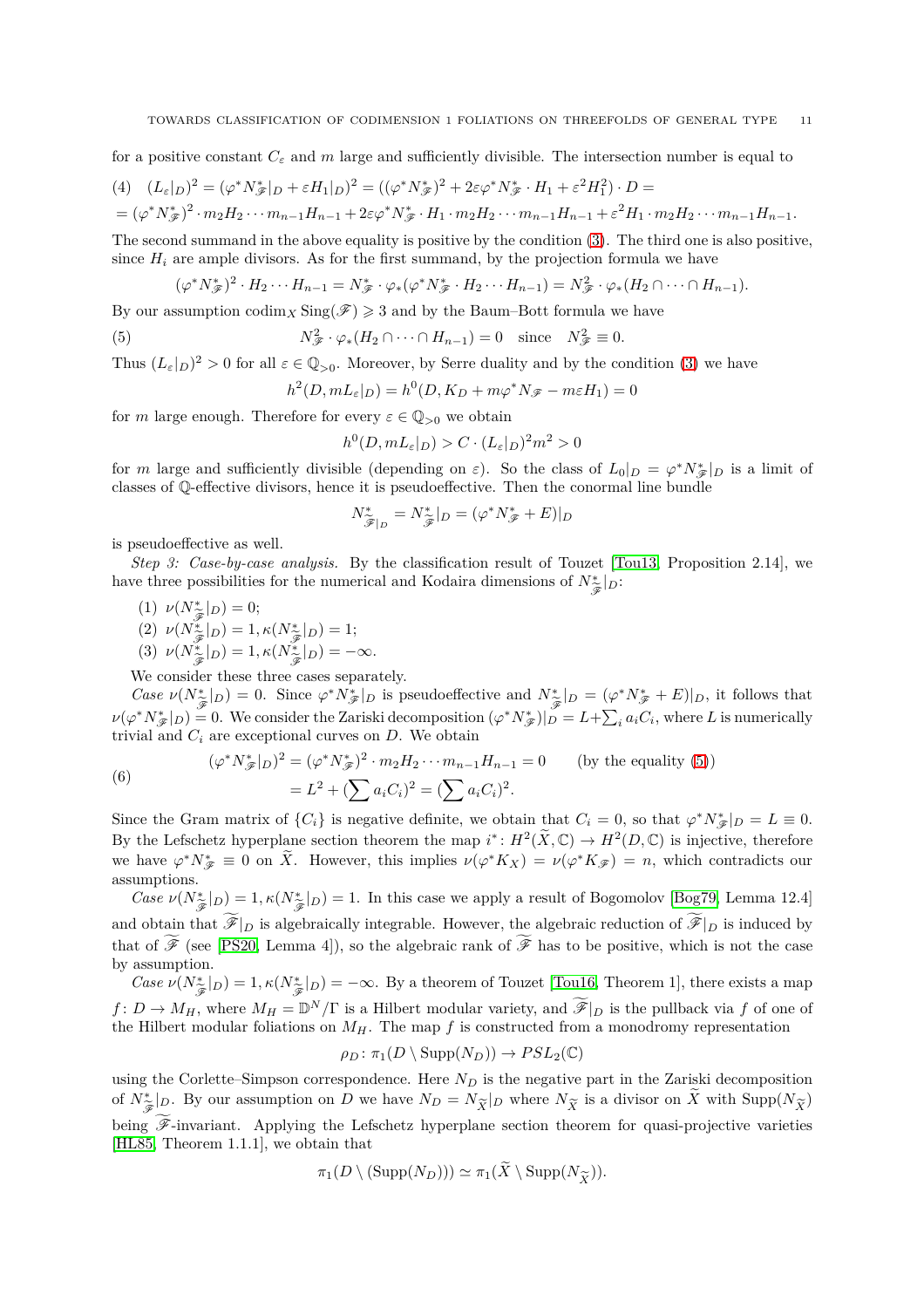Therefore we have a representation of  $\pi_1(X \setminus \text{Supp}(N_{\widetilde{X}}))$  satisfying all the assumptions used in the proof of Theorem 1 in [\[Tou16\]](#page-12-2). By the same argument as in *loc. cit.* we can construct a map  $f_{\widetilde{X}}: X \to M_H$ <br>runk that  $\widetilde{\mathscr{E}}$  is induced rise for his grant file Hilbert madeles foliations on *M*<sub>*M*</sub>. In particular, the such that  $\widetilde{\mathscr{F}}$  is induced via  $f_{\widetilde{X}}$  by one of the Hilbert modular foliations on  $M_H$ . In particular, the conormal bundle  $N_{\infty}^*$  is pseudoeffective. The map  $f_{Y}$  has to be generically finite onto its im conormal bundle  $N^*_{\tilde{\sigma}}$  is pseudoeffective. The map  $f_X$  has to be generically finite onto its image, since  $\mathscr{F}$  is purely transcendental.

Finally, the conormal bundle  $N^*_{\mathscr{F}} = \varphi_* N^*_{\widetilde{\sigma}}$  is pseudoeffective as well. From the above analysis it Finally, the condition of  $\gamma^*$   $\gamma^*$   $\gamma^*$   $\gamma^*$  is postable case is *w*. Then the disordering is to follows that the only possible case is  $\nu(N^*_{\mathscr{F}}) = 1$  and  $\kappa(N^*_{\mathscr{F}}) = -\infty$ . Applying [\[Tou16,](#page-12-2) Theorem 1], w obtain the desired conclusion.  $\Box$ 

Finally, we list some questions which are natural to ask in view of our results.

*Question* 1. Let  $\mathscr F$  be a purely transcendental foliation of codimension 1 on a threefold X of general type. Suppose that  $\mathscr F$  has canonical singularities and  $\nu(K_{\mathscr F})$  < 3. Is the conormal (or log conormal, for some  $\mathscr F$ -invariant boundary) bundle always pseudoeffective in this case? The logarithmic version of Touzet's theorem [\[Tou16,](#page-12-2) Theorem 2] gives an affirmative answer to this question for singular Hilbert modular foliations.

*Question* 2. Let  $\mathscr F$  a foliation be as in the previous question. Can the numerical dimension be equal to 1? More generally, if *X* is an *n*-dimensional variety of general type, what is the minimal numerical dimension of a foliation  $\mathscr F$  on  $X$ ?

*Question* 3. Let  $\mathscr F$  be a codimension 1 foliation with canonical singularities on a projective threefold. Suppose that  $\kappa(K_{\mathscr{F}}) \geq 0$ ; does it follow that  $\kappa(K_{\mathscr{F}}) = \nu(K_{\mathscr{F}})$ ?

## **REFERENCES**

- <span id="page-11-10"></span>[AD13] Carolina Araujo and Stéphane Druel. On Fano foliations. Advances in Mathematics 238 (2013) 70–118.
- <span id="page-11-11"></span>[AD17] Carolina Araujo and Stéphane Druel. Codimension 1 Mukai foliations on complex projective manifolds. *J. Reine Angew. Math.* 727 (2017), 191–246.
- <span id="page-11-12"></span>[AD19] Carolina Araujo and Stéphane Druel. Characterization of generic projective space bundles and algebraicity of foliations. Comment. Math. Helv. 94 (2019), no. 4, 833–853.
- <span id="page-11-19"></span>[Bog79] Fedor Bogomolov. Holomorphic tensors and vector bundles on projective varieties. Math. USSR-Izv., 13:3 (1979), 499–555.
- <span id="page-11-13"></span>[BDPP13] Sébastien Boucksom, Jean-Pierre Demailly, Mihai Păun and Thomas Peternell. The pseudo-effective cone of a compact Kähler manifold and varieties of negative Kodaira dimension. *J. Algebraic Geom.* 22 (2013), no. 2, 201–248.
- <span id="page-11-18"></span>[Brun18] Brunebarbe, Yohan. Symmetric differentials and variations of Hodge structures. J. Reine Angew. Math. 743 (2018), 133–161.
- <span id="page-11-0"></span>[Bru97] Marco Brunella. Feuilletages holomorphes sur les surfaces complexes compactes. Annales scientifiques de l'École Normale Supérieure, Série 4, Tome 30 (1997) no. 5, pp. 569-594.
- <span id="page-11-6"></span>[Bru99] Marco Brunella. Courbes entières et feuilletages holomorphes. *Enseign. Math.* (2) 45 (1999), no. 1-2, 195–216.
- <span id="page-11-1"></span>[Bru03] Brunella, Marco Subharmonic variation of the leafwise Poincaré metric. Invent. Math. 152 (2003), no. 1, 119–148.
- <span id="page-11-2"></span>[Bru15] Brunella, Marco Birational geometry of foliations. IMPA Monographs, 1. Springer, Cham, 2015. xiv+130 pp.
- <span id="page-11-15"></span>[BP06] Brunella, Marco and Perrone, Carlo. Exceptional singularities of codimension one holomorphic foliations. Publ. Mat. 55 (2011), 295–312.
- <span id="page-11-3"></span>[CP15] Frédéric Campana and Mihai Păun. Orbifold generic semi-positivity: an application to families of canonically polarized manifolds. *Annales de l'institut Fourier*, 65 no. 2 (2015), p. 835-861.
- <span id="page-11-4"></span>[CP19] Campana, Frédéric; Păun, Mihai. Foliations with positive slopes and birational stability of orbifold cotangent bundles. Publ. Math. Inst. Hautes Études Sci. 129 (2019), 1–49.
- <span id="page-11-16"></span>[Can04] Cano, Felipe. Reduction of the singularities of codimension one singular foliations in dimension three. Ann. of Math. 160 (2004), 907–1011.
- <span id="page-11-17"></span>[CKT16] Benoît Claudon, Stefan Kebekus, Behrouz Taji. Generic positivity and applications to hyperbolicity of moduli spaces. ArXiv e-prints [arXiv:1610.09832.](http://arxiv.org/abs/1610.09832)
- <span id="page-11-8"></span>[CS21] Cascini, Paolo and Spicer, Calum. MMP for co-rank one foliations on threefolds. Invent. Math. 225 (2021), no. 2, 603–690.
- <span id="page-11-5"></span>[Dem97] Jean-Pierre Demailly. Algebraic criteria for Kobayashi hyperbolic projective varieties and jet differentials. In *Algebraic geometry—Santa Cruz 1995*, volume 62 of *Proc. Sympos. Pure Math.*, pages 285–360. Amer. Math. Soc., Providence, RI, 1997.
- <span id="page-11-9"></span>[Dru21] Druel, Stéphane. Codimension one foliations with numerically trivial canonical class on singular spaces. Duke Math. J. 170 (2021), no. 1, 95–203.
- <span id="page-11-7"></span>[DR15] Simone Diverio and Erwan Rousseau. The exceptional set and the Green-Griffiths locus do not always coincide. *Enseign. Math.* 61 (2015), no. 3-4, 417–452.
- <span id="page-11-14"></span>[E16] Eckl, Thomas. Numerical analogues of the Kodaira dimension and the Abundance Conjecture. Manuscripta Mathematica, 150 (3-4), 337–356.